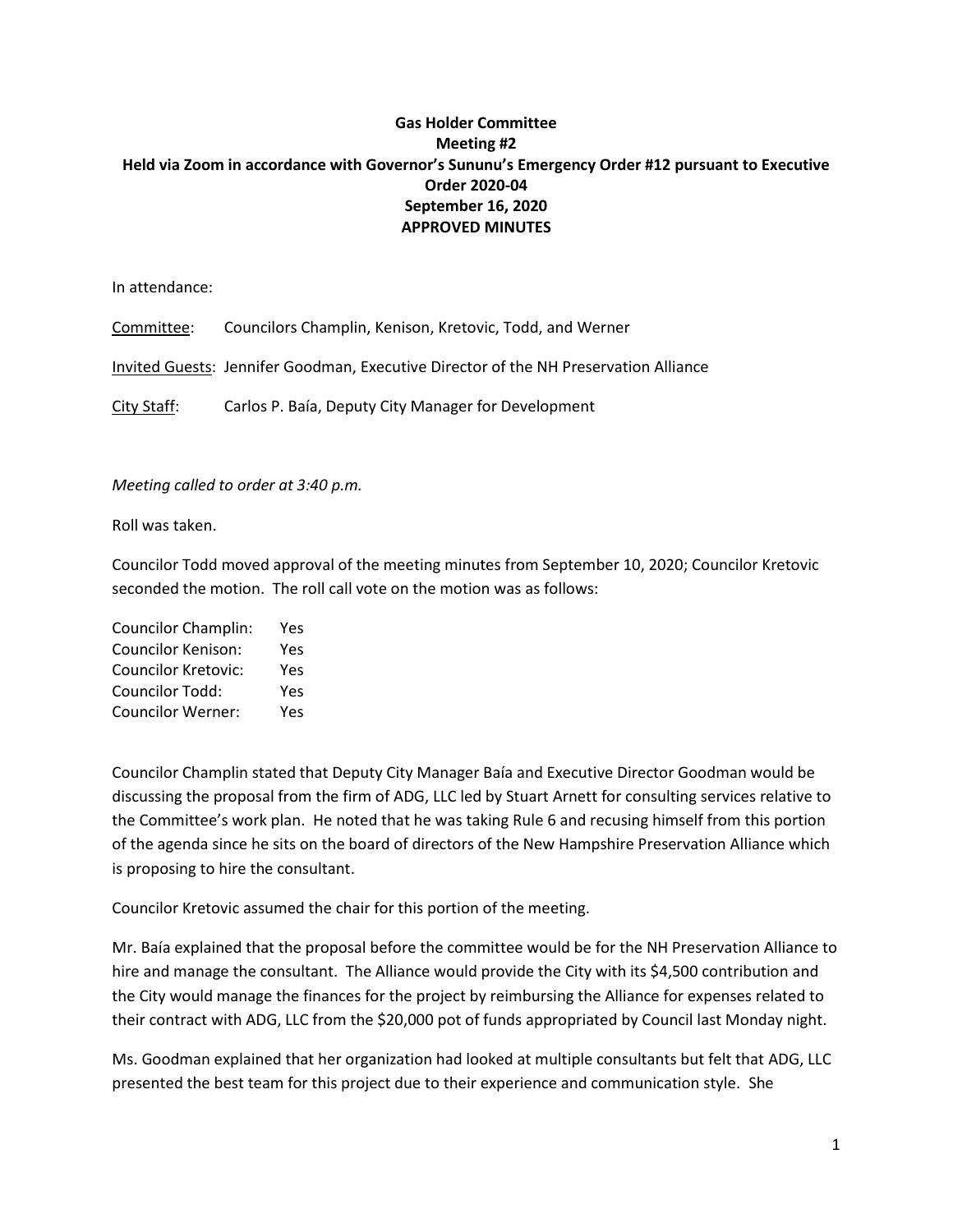referenced the scope document circulated to the committee earlier in the day. She stated that she was recommending that the committee authorize the NH Preservation Alliance to hire ADG, LLC.

Councilor Todd expressed that he was comfortable with what was being proposed but cautioned that the consultant review the existing documents from Liberty Utilities with a critical eye.

Ms. Goodman responded that the prior reports are important but will be reviewed by the consultant within the parameters of the committee's work plan. She added that her organization will be transparent with the committee relative to the consultant's work.

Councilor Werner noted that if the consultant's report is meant to inform a potential fundraising plan, there isn't enough time before the end of the year to get that done. Ms. Goodman replied that it was her hope that the committee's work and the consultant's report will influence the property owner to delay their proposed demolition pending the identification of other actors, possibly including the City, that could play a role in redeveloping the site.

Councilor Kretovic asked if Ms. Goodman had apprised the consultant of Jon Chorlian's concern that the building might collapse before the committee's work is done. Ms. Goodman stated that she would inform the consultant of Mr. Chorlian's observation and that the consultant will look at what it will take to stabilize the building pending another outcome.

Councilor Kretovic stated that it is imperative to know whether the building can be saved. Ms. Goodman agreed.

Councilor Todd moved approval of the plan to have the NH Preservation Alliance hire the firm of ADG, LLC for the purposes of working with the Gas Holder Committee as outlined in the scope of work reviewed by the committee. Councilor Werner seconded the motion. Roll call vote on the motion was as follows:

| Councilor Kenison:  | Yes |
|---------------------|-----|
| Councilor Kretovic: | Yes |
| Councilor Todd:     | Yes |
| Councilor Werner:   | Yes |

Councilor Champlin returned to the meeting at this point. He noted that Huck Montgomery with Liberty has an 800 page report on the condition of the building that he'd like to make available to the committee. Mr. Baía will coordinate with Mr. Montgomery to secure the document and make it available to the committee.

The committee concluded that it would like to meet the week of September  $21^{st}$ . The consensus was to meet on the morning of Thursday, September 24<sup>th</sup>. The committee would like to re-invite the subject matter experts from meeting #1 as well as have the presence of the consultant. They would also like to invite Alex Ray, Dick Anagnost, Jim Garvin and George Bald to participate. Councilor Kretovic also mentioned that a former manager of the Gas Holder house facility is currently a resident at Havenwood and he, too, should be invited.